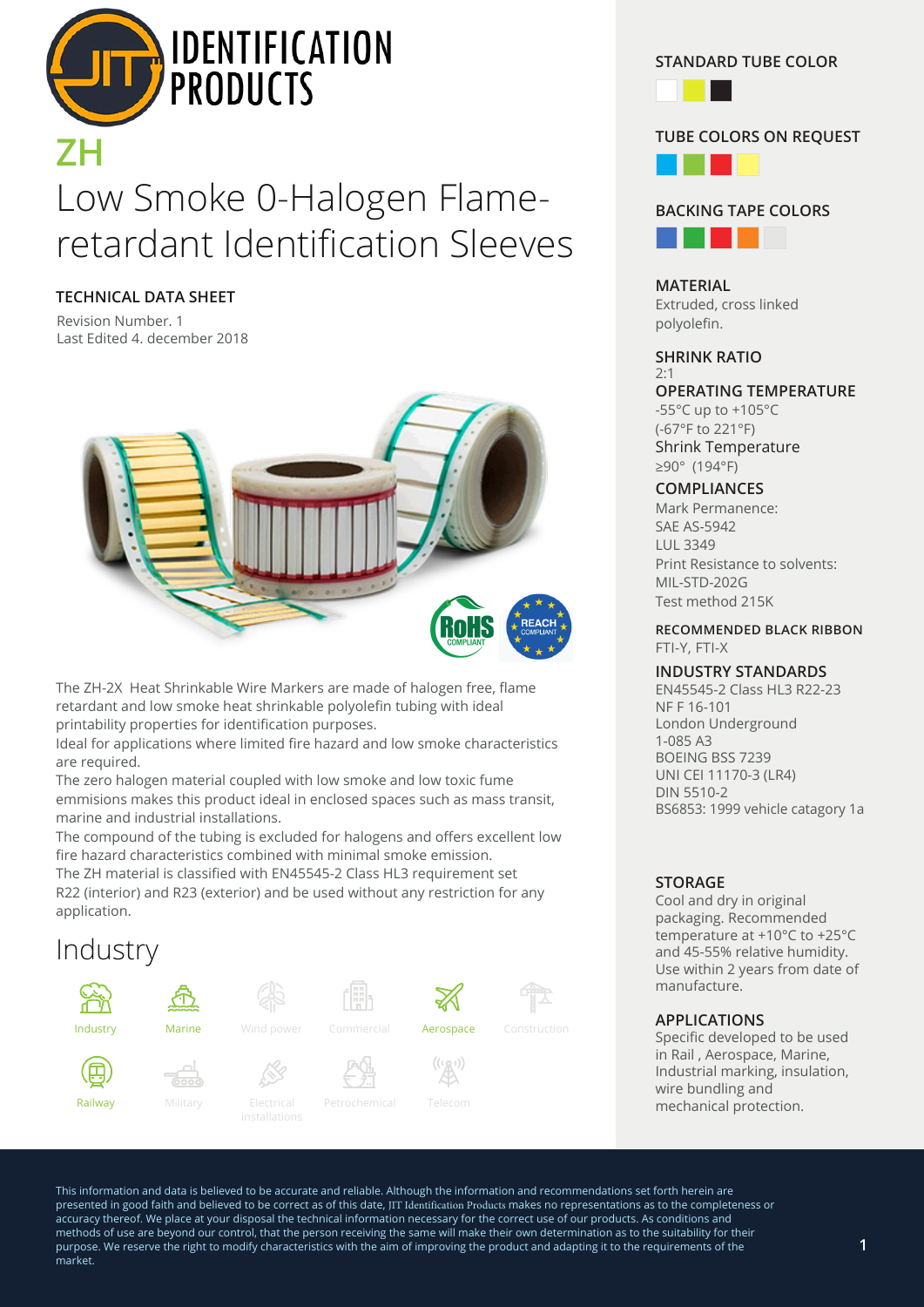

# Product Dimensions **DIMENSIONS 2:1**

| SIZE, INCHES   | SIZE, MM | MINIMUM ID (D), AS<br><b>SUPPLIED MM (INCHES)</b> | MAXIMUM ID, RECOVERED<br>(D) MM (INCHES) | RECOVERED WALL THICKNESS (W),<br>MM (INCHES) |
|----------------|----------|---------------------------------------------------|------------------------------------------|----------------------------------------------|
| 3/32           | 2.4      | 2.5(0.098)                                        | 1.2(0.047)                               | 0.43(0.017)                                  |
| 1/8            | 3.2      | 3.6(0.142)                                        | 1.6(0.063)                               | 0.55(0.022)                                  |
| 3/16           | 4.8      | 5.2(0.189)                                        | 2.4(0.094)                               | 0.55(0.022)                                  |
| 1/4            | 6.4      | 6.7(0.263)                                        | 3.2(0.126)                               | 0.65(0.025)                                  |
| 3/8            | 9.5      | 10.0 (0.393)                                      | 4.8(0.189)                               | 0.65(0.025)                                  |
| 1/2            | 12.7     | 13.6(0.53)                                        | 6.4(0.250)                               | 0.65(0.025)                                  |
| 3/4            | 19.1     | 20.4(0.80)                                        | 9.5(0.374)                               | 0.70(0.027)                                  |
|                | 25.4     | 27.0 (1.06)                                       | 12.7(0.500)                              | 0.85(0.033)                                  |
| 1 <sub>2</sub> | 38.1     | 40.0 (1.57)                                       | 19.1 (0.750)                             | 0.90(0.035)                                  |
|                | 50.8     | 50.8(2)                                           | 25.4(1.0)                                | 0.90(0.035)                                  |



Heat Shrink Product in as supplied "D" and fully recovered state "d" with recovered wall "W"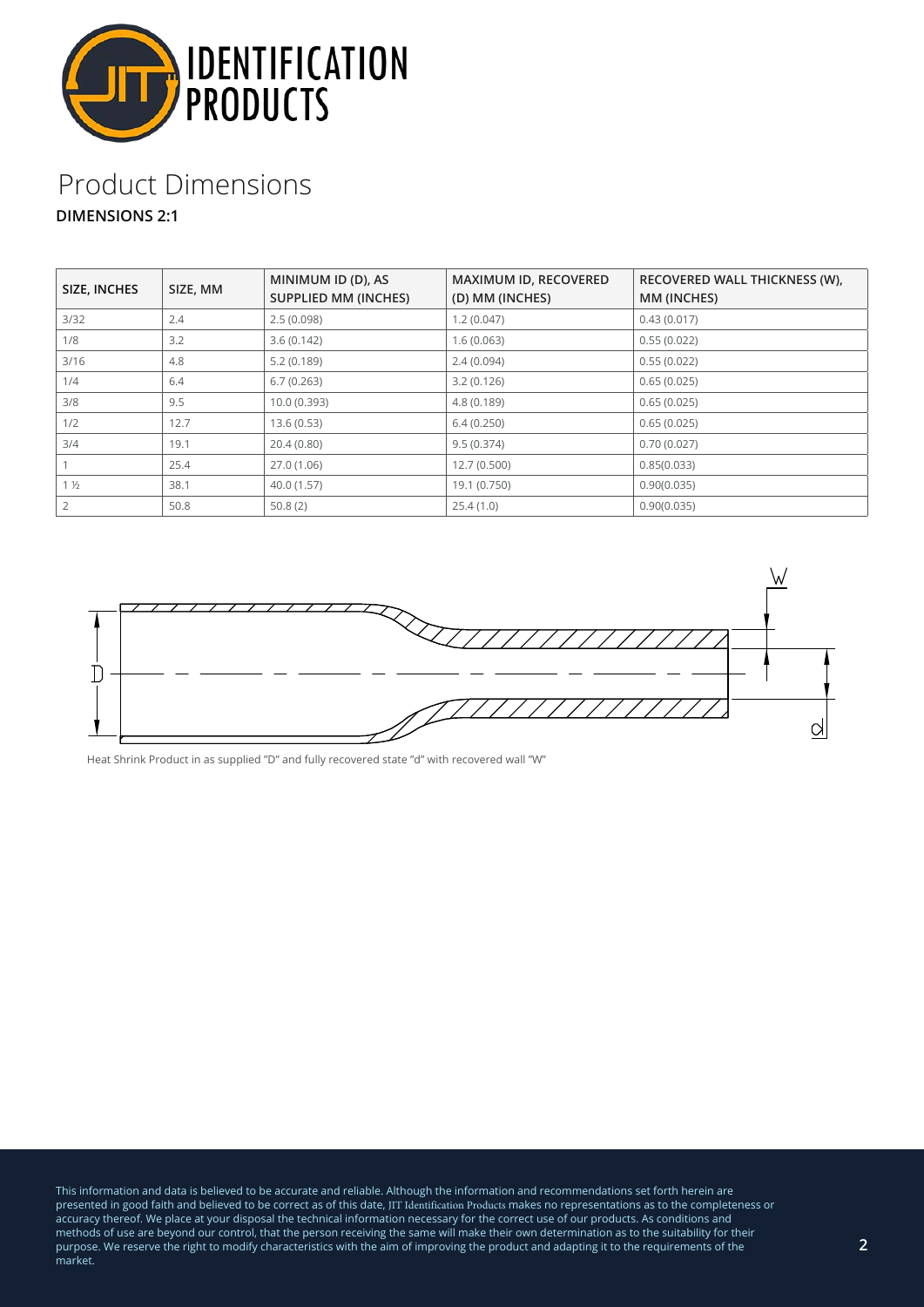# **DENTIFICATION**

# General Tests for Identification Products

# **PHYSICAL**

| <b>PROPERTIES</b>   | <b>TEST METHOD</b> | <b>TYPICAL VALUE</b>     |
|---------------------|--------------------|--------------------------|
| Tensile strength    | ASTM D 638         | 10.0 N/mm <sup>2</sup> . |
| Elongation at break | ASTM D 638         | $\geq$ 200%              |
| Longitudinal change | <b>ASTM D 2671</b> | $-10\%$ to $+5\%$        |
| Water absorption    | ASTM D 570         | $\leq 0.15\%$            |
| Specific gravity    | ASTM D 792         | 1,40                     |

# **ELECTRICAL**

| <b>PROPERTIES</b>   | <b>TEST METHOD</b> | <b>TYPICAL VALUE</b>    |
|---------------------|--------------------|-------------------------|
| Dielectric strength | <b>ASTM D 2671</b> | 20.0 kV/mm <sup>2</sup> |
| Volume resistivity  | ASTM D 257         | $\geq 10^{14}$ Q/cm     |

### **CHEMICAL**

| <b>PROPERTIES</b>   | <b>TEST METHOD</b> | <b>TYPICAL VALUE</b> |
|---------------------|--------------------|----------------------|
| Chemical resistance | EN 60684-2-36      | Good - Pass          |
| Copper corrosion    | ASTM D 2671 B      | No corrosion         |
| Copper stability    | $N-A$              | N-A                  |

### **THERMAL**

| <b>PROPERTIES</b>                     | <b>TEST METHOD</b>      | <b>TYPICAL VALUE</b>                            |
|---------------------------------------|-------------------------|-------------------------------------------------|
| Heat shock 4 hours at 175°C           | <b>ASTM D 2671</b>      | No dripping, cracking or flowing                |
| Heat aging 168 hours at 150°C         | ASTM D 638              | Elongation $\geq 100\%$                         |
| Flammability                          | ASTM D 635-HB           | Pass » flame retardant                          |
| Low temperature flexibility / Bending | 1h at - 55°C EN 60684-2 | No cracking, no break, no detachment of coating |
| Optical density of smoke $(D_m)$      | <b>ASTM E 662</b>       | Flaming mode 41, non flaming mode 111           |
| Smoke index                           | NF F 16-101             | Smoke class F1                                  |

# **FIRE PROPAGATION COMPARISON**

| <b>NORMATIVES</b> | <b>TOXICITY</b> | <b>LOW OXYGEN</b><br>INDEX (LOI) | <b>SMOKE DENSITY</b> | <b>FLAMMABILITY INDEX</b> | <b>CAPACITY OF</b><br><b>FORMING DROPS</b> |
|-------------------|-----------------|----------------------------------|----------------------|---------------------------|--------------------------------------------|
| EN45545-2         | HL3             | HL3                              | HL3                  | -                         | $\sim$                                     |
| NFF16101          |                 |                                  | Class F1             | Class I4                  | $\sim$                                     |
| BS 6853           | 1a              | 1a                               | 1a                   | $\sim$                    | $\sim$                                     |
| DIN 5510-2        | Pass            |                                  | SR <sub>2</sub>      | $\overline{\phantom{a}}$  | ST <sub>1</sub>                            |
| NFPA130           | Pass            |                                  | Pass                 | $\sim$                    | $\sim$                                     |
| UNI CEI 11170-3   | LR4             | LR4                              | $\sim$               | LR4                       | $\sim$                                     |